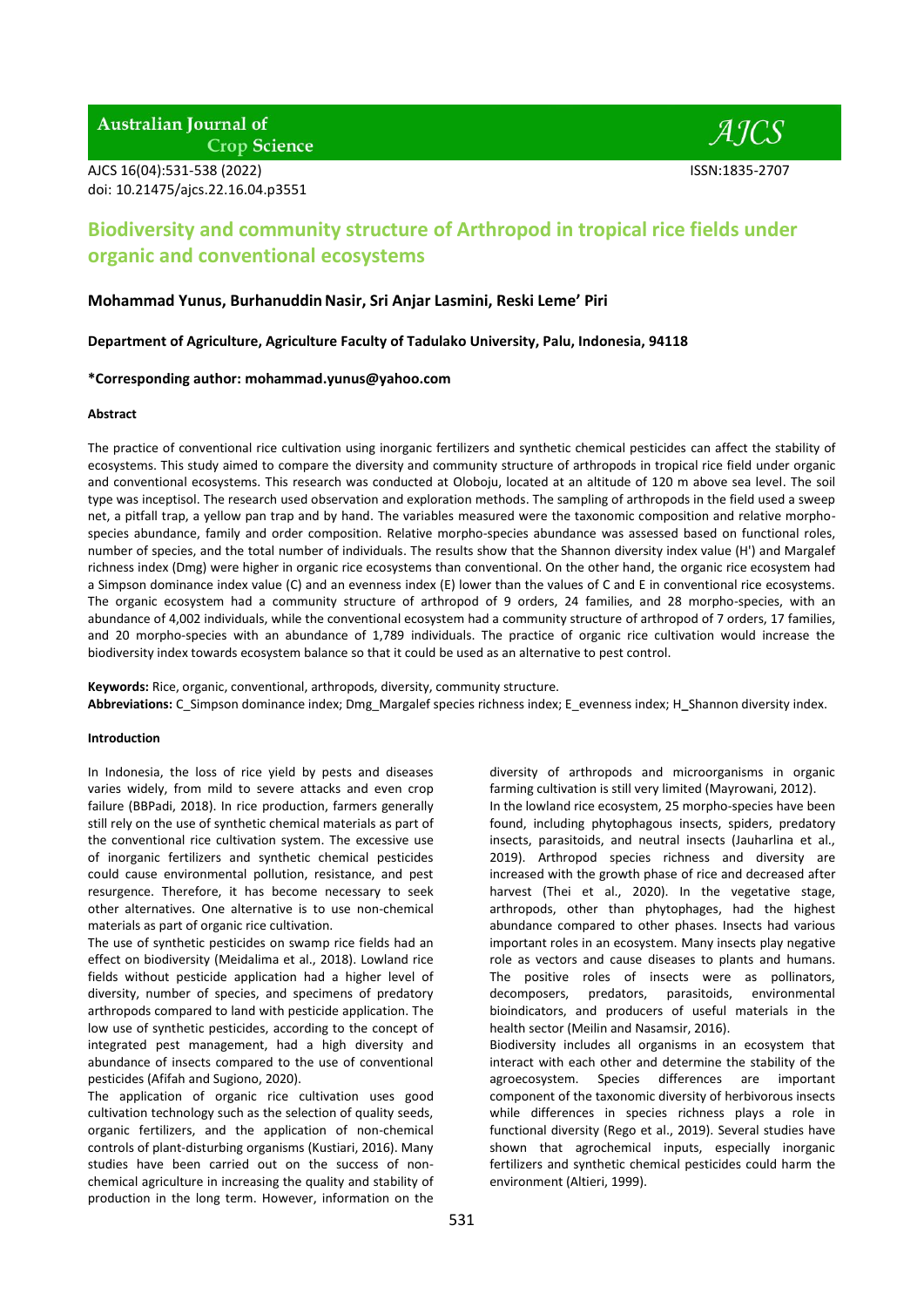In the lowland rice ecosystem, arthropods such as phytophagous insects, natural enemies, and others, have their respective roles (Sumarmiyati et al., 2019). Phytophagous insects play a role in destroying/eating plant tissue, and some also act as vectors of viruses or fungi, while natural enemies play a role in controlling the population of pests/phytophagous insects in the ecosystem. Natural enemies include predators and parasitoids that help suppress the population of phytophagous insects (Effendy et al., 2013). Ecosystem stability could be determined through the analysis of several main ecosystem indices, namely the Shannon species diversity index (H'), the Margalef species richness index (DMg), the Simpson species dominance index (C), and the species Evenness index (E).

Based on the description above, research about the effect of plant cultivation systems on changes in biodiversity in an ecosystem is essential. This study aimed to compare the diversity of arthropods and community structure in tropical rice field under organic and conventional ecosystems.

### **Results**

## *Taxonomic composition and relative morpho-species abundance*

In the organic rice ecosystem, the taxonomic composition and abundance of arthropods were 4,002 individuals including 28 morpho-species, 23 families, and 9 orders. In conventional rice ecosystems, there was a reduction in the taxonomic composition of arthropods and a decrease in the relative abundance of morpho-species, as many as 1,789 individuals including 20 morpho-species, 17 families, and 7 orders, see Table 1.

Eight morpho-species were not found in conventional ecosystems but were spotted in organic ecosystems. The missing morpho-species are *Aulacophora* sp. (Coleoptera), *Labidura* sp. (Dermaptera), *Calobatina* sp. (Diptera), *Megalotomus* sp., *Saldula* sp. (Hemiptera), *Macrocentrus* sp. (Hymenoptera), *Scirpophaga innotata* (Lepidoptera), and *Atractomorpha* sp. (Orthoptera). Seven families were not found in conventional ecosystems but were appeared in organic systems, namely the families Chrysomelidae (Coleoptera), Labiduridae (Dermaptera), Micropezidae (Diptera), Saldidae (Hemiptera), Braconidae (Hymenoptera), Crambidae (Lepidoptera), and Pyrgomorphidae (Orthoptera) (Table 1).

The relative abundance of morpho-species in organic rice ecosystems was *Leptocorisa oratorius* 15.14%, *Solenopsis* sp. 15.07%, *Tetragnatha* sp. 6.32%, *Menochilus sexmaculatus* 4.92%, *Pardosa pseudoannulata* 4.72%, *Polyrhachis frushtferia* 4.72%, *Nezara viridula* 4.42%, *Agriocnemis pygmaea* 4.42%. Other morpho-species had contributions of less than 4% each. Meanwhile, in the conventional rice ecosystem, the percentages were *Solenopsis* sp. 25.15%, *L. oratorius* 17.22%, *M. sexmaculatus* 7.43%, *P. pseudoannulata* 6.54%, and *P. frushtferia* 5.02%. The abundances of other morpho-species were less than 4% each (Table 1).

## *Order composition*

The individual catch result of morpho-species arthropods in the organic rice ecosystem was found in nine orders consisting of the orders of Araneae, Coleoptera, Dermaptera, Diptera, Hemiptera, Hymenoptera, Lepidoptera, Odonata, and Orthoptera. In the conventional rice ecosystem, seven orders were found while two were missing, namely the orders of Dermaptera and Lepidoptera. The two rice ecosystems were both dominated by the orders Hemiptera and Hymenoptera. In the organic rice ecosystem, the abundance of morpho-species of the Hemiptera order was 1,133 individuals (29.61%), and Hymenoptera had 931 individuals (23.43%). Meanwhile, in the conventional system, the abundance of morpho-species of Hemiptera was 503 individuals (29.30%), and for Hymenoptera, it was 577 individuals (30.85%). The abundance of morpho-species in other orders ranged from 0–13% (Figure 1).

## *Relative morpho-species abundance based on functional role*

Based on individual catch results and identification, there were similar roles for the types of arthropods found in organic rice ecosystems and conventional rice ecosystems. These roles could be grouped into phytophagous insects, phytophagous insects/vectors, parasitoids, predatory insects, and spiders, with different abundances (Figure 2).

The relative morpho-species abundance in the organic rice ecosystem was dominated by two groups: the phytophagous insects, with 1,632 individuals (41.82%), and the predatory insects, with 1,461 individuals (36.14%). The relative morpho-species abundance in the conventional rice ecosystem was also dominated by the same two groups, namely the phytophagous insects, with 562 individuals (33.71%), and the predatory insects, with 839 (44.97%) (Figure 2).

## *Indices of Shannon diversity (H '), Margalef Richness (DMg), Simpson Dominance (C), and Evenness (E) in the organic and conventional rice ecosystems*

The analyses of the diversity, richness, dominance, and species evenness indices were done during the growth of organic and conventional rice crops. The analysis was performed 13 times with intervals of 7 days (Table 2).

Based on the analysis of Shannon diversity during crop growth in organic rice ecosystems, the index values were H'  $= 1.76 - 2.97$ , with an average index of H' = 2.71. In conventional rice ecosystems, the index values were H' = 1.80–2.62 with an average index of  $H' = 2.56$ .

Based on an analysis of Margalef species richness in the organic rice ecosystem, the index values were Dmg = 3.31– 4.57, with an average index of Dmg = 3.26. In the conventional rice ecosystem, the index values were Dmg = 2.51–3.80, with an average index of Dmg = 2.54.

Based on the analysis of the Simpson dominance index in the organic rice ecosystem, the index values were  $C = 0.03$ -0.22, with an average index of  $C = 0.05$ . In the conventional rice ecosystem, the index values were  $C = 0.10 - 0.37$ , with an average index of  $C = 0.12$ .

Based on the analysis of the evenness index in organic rice ecosystems, the index values were  $E = 0.62 - 0.89$ , with an average index of  $E = 0.81$ . In the conventional rice ecosystem, the index values were  $E = 0.62 - 0.88$ , with an average index of  $E = 0.85$ .

# **Discussion**

The abundance of individual arthropods in the organic rice ecosystem reached 4,002, higher than in the conventional ecosystem which only reached 1,789 arthropods, namely a decrease in the abundance of arthropods as much as 2,213 (55.3%). In addition, in conventional ecosystems, there is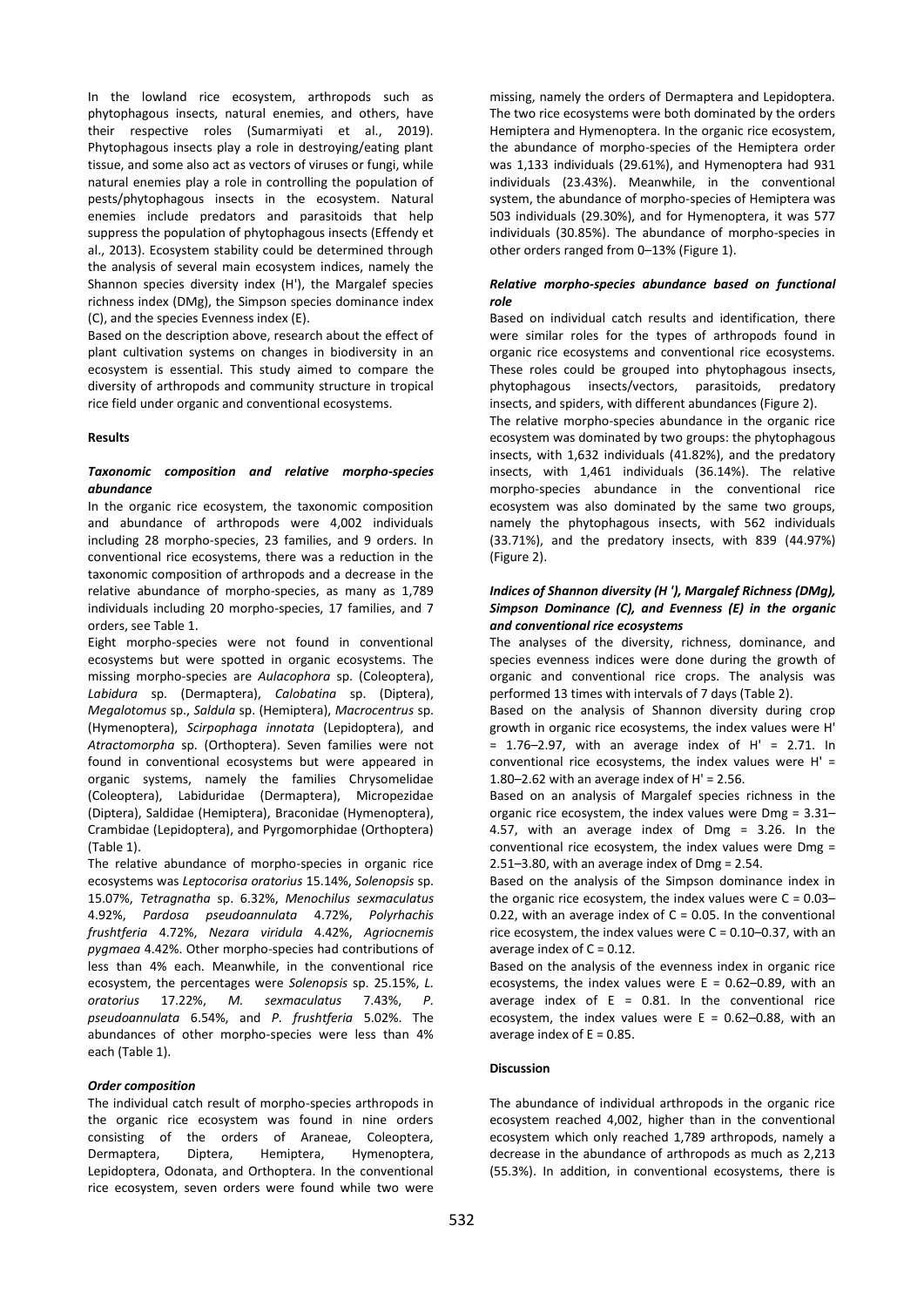also a decrease in the number of orders from 9 to 7 or by 22.2% (Table 1).

These data show that organic ecosystems were a better habitat as a source of energy and as a shelter for arthropod life compared to conventional ecosystems. In conventional ecosystems, there was chemical material inputs from outside that could suppress the life of arthropods. The application of inorganic fertilizers could change the chemical and physical structure of soil so that it could interfere with the life of arthropod organisms that lived in the ecosystem. The death of weeds and other crops due to the application of chemical herbicides could disrupt and kill the types of arthropods whose lives depend on the dead weeds or crops. The application of synthetic chemical insecticides could suppress and kill several types of susceptible arthropods. Thus, the overall use of chemical materials in conventional rice ecosystems could reduce the taxonomic composition and abundance of morpho-species.

These observations were in accordance with the findings of Heong et al. (1991) where changes in the structure of the arthropod community in rice fields were largely affected by differences in cultivation techniques. According to Bellamy et al. (2018), each different agricultural management system would lead to a different species community structure.

The composition of the orders of arthropod in organic and conventional rice ecosystems had similarities and differences. The similarity was that both orders had a composition of the same seven orders, and each ecosystem was dominated by hemipterans with an abundance of morpho-species as much as 29.30 to 29.61% and hymenopterans, with an abundance of morpho-species as much as 23.43 to 30.85% (Figure 1).

The difference between the two ecosystems was the loss of two orders in the conventional rice ecosystem, namely the Lepidoptera (order of morpho-species *Scirpophaga innotata* as a pest/phytophagous insect) and Dermaptera (order of morpho-species *Labidura* sp. as a predatory insect). In addition, several species were missing, but the order was still represented by other species, namely members of the orders of Coleoptera, Diptera, Hemiptera, Hymenoptera, Odonata, and Orthoptera.

The abundance of morpho-species in both ecosystems could be grouped into phytophagous insects, phytophagous insects/vectors, predatory insects, parasitoids, and spiders, but each had a different composition. The most dominant abundance of morpho-species was from the groups of phytophagous and predatory insects.

Hemiptera is the first dominant order whose members acted as phytophagous insects, including *Leptocorisa oratorius*, *Megalotomus* sp., *Nezara viridula*, and *Saldula* sp., and having dual roles apart from being a phytophagous insect as a virus vector were *Limotettix* sp. and *Nephotettix virenscens*. These types of phytophagous insects were detrimental for farmers because they acted as pests that damaged rice crops, and some also act as vectors of crop disease. The high population of the Hemiptera order according to observations (Afifah and Sugiono, 2020), was due to the lowland rice ecosystem having high humidity and abundant food supplies.

The group of phytophagous insects was dominated by "walang sangit" (*Leptocorisa oratorius*), in organic rice ecosystems, with an abundance of 606 individuals (15.14%) and conventional rice ecosystems had 308 individuals (17.22%). Other phytophagous species had a low population of less than 5% (Table 1). The *L. oratorius* attacks usually

increase massively on rice fields that were cropped asynchronously (Kartohardjono et al., 2009), and there was migration from outside the observation plot (Afifah and Sugiono, 2020). *L. oratorius* is a pest destroying rice crops in the generative phase by sucking from the grains (Triaswanto et al., 2019). There were empty symptoms when there was an attack during flowering and the grain symptoms were not full when there was an attack when cooking milk (Kartohardjono et al., 2009). The existence of vegetation around the ecosystem, including the presence of weeds, was beneficial for *L. oratorius* as a shelter and as an alternative source of food (Sugimoto and Nugaliyadde, 1995).

For the Hymenoptera order, whose members acted as predatory insects, representatives were *Solenopsis* sp., *Diacamma* sp., and *Polyrhachis frushtorferia,* and the insect whose role was a parasitoid was *Macrocentrus* sp. According to Istikoma's observation (2014), the largest abundance of individuals was found in the Hymenoptera and Collembola orders, whereas the Hymenoptera order was dominated by the family Formicidae (71.318%). The rise and fall of the Hymenopteran population, whose members acted as predators and parasitoids, was highly dependent on the high and low levels of insect pests as prey or hosts.

Predatory insect groups acted as biological agents to control pests/phytophagous insects in rice plantations. The predatory insect group was dominated by the fire ant (*Solenopsis* sp.). In the organic rice ecosystem, the abundance of fire ant reached 603 individuals (15.07%) and in the conventional rice ecosystem, the abundance reached 450 individuals (25.15%), while the abundance of other predatory insects was less than 7.5% (Table 1). Ants had a fairly stable population and played an important role in an ecosystem (Rhodiyah et al., 2020). The population density level of *Solenopsis* sp. in an ecosystem affected the speed of finding prey, whereas the higher the population density of *Solenopsis* sp. the faster it found its prey (Abdullah et al., 2020). The species *Anoplolepis gracilipes*, *Paratrechina longicornis*, and *Solenopsis geminata* were groups of invasive ants that were able to adapt to disturb habitats and compete, which caused the loss of other ant species (Hasriyanty et al., 2015).

The application of pesticides on agricultural land, apart from hitting target organisms, also floated into the air and entered the soil and water as part of the food chain, and was very dangerous for non-target arthropods, birds of prey, and humans (Widaningsih, 2001). Arfan et al. (2018) reported that in conventional pest control practices to kill pests, predators, parasitoids, and other useful arthropods, some species are lost, which could affect the value of the biodiversity index. According to Afifah and Sugiono (2020), the use of synthetic pesticides would have an impact on changes in the abundance and richness of insect species.

Based on the diversity analysis, organic and conventional rice ecosystems in Oloboju have different index value categories. The organic rice ecosystem had a higher Shannon diversity index (H' = 2.71) and Margalef species richness (DMg = 3.26) compared to the conventional ecosystem (H' = 2.56 and Dmg = 2.54). On the other hand, organic rice ecosystems had a lower Simpson dominance index (C = 0.05) and evenness ( $E = 0.81$ ) compared to conventional rice ecosystems (C =  $0.12$  and E = 0.85). The organic rice ecosystem had a more stable diversity index so that it could suppress the level of morpho-species dominance and could prevent the explosion of plant pest populations.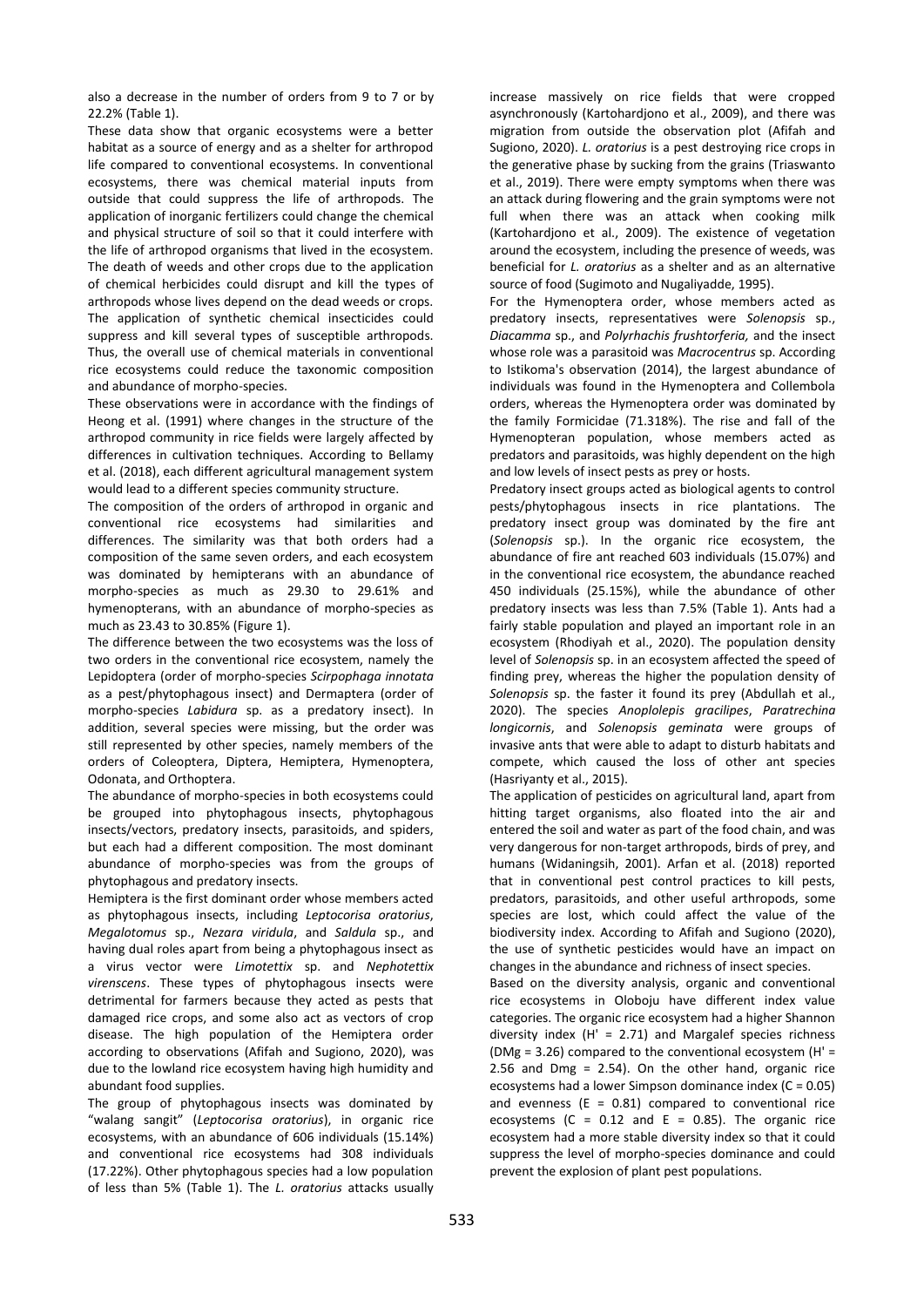**Table 1.** Taxonomic composition, relative morpho-species abundance, and functional role in organic and conventional rice crop ecosystem.

| No.                      | Order            | Family            | Morphospecies                     | Role                          | Morphospecies abundance<br>in Rice ecosystem <sup>1)</sup> |            |              |        |
|--------------------------|------------------|-------------------|-----------------------------------|-------------------------------|------------------------------------------------------------|------------|--------------|--------|
|                          |                  |                   |                                   |                               | Organic<br>$n^{2)}$<br>pi (%) <sup>3)</sup>                |            | Conventional |        |
|                          |                  |                   |                                   |                               |                                                            |            | n            | pi (%) |
| $\mathbf{1}$             | Araneae          | Lycosidae         | Pardosa                           | spider                        | 189                                                        | 4.72       | 117          | 6.54   |
|                          |                  |                   | pseudoannulata                    |                               |                                                            |            |              |        |
| $\overline{2}$           | Araneae          | Oxyopidae         | Oxyopes birmanicus                | spider                        | 49                                                         | 1.22       | 37           | 2.07   |
| 3                        | Araneae          | Tetragnathidae    | Tetragnatha sp.                   | spider                        | 253                                                        | 6.32<br>53 |              | 2.96   |
| 4                        | Coleoptera       | Carabidae         | Ophionea                          | predatory                     | 25                                                         | 0.62       | 19           | 1.06   |
|                          |                  |                   | nigrofasciata                     | insect                        |                                                            |            |              |        |
| 5                        | Coleoptera       | Chrysomelidae     | Aulacophora sp.                   | phytophagous<br>insect        | 2.87<br>115                                                |            | 0            | 0.00   |
| 6                        | Coleoptera       | Coccinellidae     | <b>Menochilus</b><br>sexmaculatus | predatory<br>insect           | 4.92<br>197                                                |            | 133          | 7.43   |
| $\overline{\phantom{a}}$ | Coleoptera       | Staphylinidae     | Paederus sp.                      | predatory<br>insect           | 23<br>0.57                                                 |            | 17           | 0.95   |
| 8                        | Dermaptera       | Labiduridae       | Labidura sp.                      | predatory<br>insect           | 1.82<br>73                                                 |            | 0            | 0.00   |
| 9                        | Diptera          | Micropezidae      | Calobatina sp.                    | parasitoid                    | 95<br>2.37                                                 |            | 0            | 0.00   |
| 10                       | Diptera          | Tachinidae        | Strumiopsis inferens              | parasitoid                    | 111                                                        | 2.77       | 48           | 2.68   |
| 11                       | Hemiptera        | Alydidae          | Leptocorisa oratorius             | phytophagous<br>insect        | 606<br>15.14                                               |            | 308          | 17.22  |
| 12                       | Hemiptera        | Alydidae          | Megalotomus sp.                   | phytophagous<br>insect        | 104<br>2.60                                                |            | 0            | 0.00   |
| 13                       | Hemiptera        | Cicadellidae      | Limotettix sp.                    | phytophagous<br>insect/vector | 65<br>1.62                                                 |            | 68           | 3.80   |
| 14                       | Hemiptera        | Cicadellidae      | Nephotettix<br>virenscens         | phytophagous<br>insect/vector | 87                                                         | 2.17       | 65           | 3.63   |
| 15                       | Hemiptera        | Pentatomidae      | Nezara viridula                   | phytophagous<br>insect        | 177                                                        | 4.42       | 62           | 3.47   |
| 16                       | Hemiptera        | Saldidae          | Saldula sp.                       | phytophagous<br>insect        | 94                                                         | 2.35       | 0            | 0.00   |
| 17                       | Hymenoptera      | <b>Braconidae</b> | Macrocentrus sp                   | parasitoid                    | 60                                                         | 1.50       | 0            | 0.00   |
| 18                       | Hymenoptera      | Formicidae        | Solenopsis sp.                    | predatory<br>insect           | 603                                                        | 15.07      | 450          | 25.15  |
| 19                       | Hymenoptera      | Formicidae        | Diacamma sp.                      | predatory<br>insect           | 79                                                         | 1.97       | 34           | 1.90   |
| 20                       | Hymenoptera      | Formicidae        | Polyrhachis<br>frushtorferia      | predatory<br>insect           | 189                                                        | 4.72       | 93           | 5.20   |
| 21                       | Lepidoptera      | Crambidae         | Scirpophaga sp.                   | phytophagous<br>insect        | 32                                                         | 0.80       | 0            | 0.00   |
| 22                       | Odonata          | Coenagrionidae    | Agriocnemis pygmaea               | predatory<br>insect           | 177                                                        | 4.42       | 55           | 3.07   |
| 23                       | Odonata          | Libellulidae      | Orthetrum sabina                  | 95<br>predatory<br>insect     |                                                            | 2.37       | 38           | 2.12   |
| 24                       | Orthoptera       | Acrididae         | Oxya chinensis                    | phytophagous<br>insect        | 106                                                        | 2.65       | 43           | 2.40   |
| 25                       | Orthoptera       | Gryllidae         | Gryllus miratus                   | phytophagous<br>insect        | 140                                                        | 3.50       | $71\,$       | 3.97   |
| 26                       | Orthoptera       | Gryllotalpidae    | Gryllotalpa hirsuta               | phytophagous<br>insect        | 55                                                         | 1.37       | 42           | 2.35   |
| 27                       | Orthoptera       | Pyrgomorphidae    | Atractomorpha sp.                 | phytophagous<br>insect        | 81                                                         | 2.02       | 0            | 0.00   |
| 28                       | Orthoptera       | Tetrigidae        | Tettigidea armata                 | phytophagous<br>insect        | 122                                                        | 3.05       | 36           | 2.01   |
| Average                  | $\boldsymbol{8}$ | 23                | 28                                |                               | 4,002                                                      | 100        | 1,789        | 100    |

<sup>1)</sup> Morphospecies data were collected from organic and conventional ecosystem rice planting plots, arthropod samples were collected from the rice canopy using a sweep net and from the soil surface using a pitfall trap, the same species were combined during the growth of rice crops.<br><sup>2)</sup> n = i<sup>th</sup> morphospecies abundance.

 $3$ ) pi = proportion of i<sup>th</sup> morphospecies abundance (%).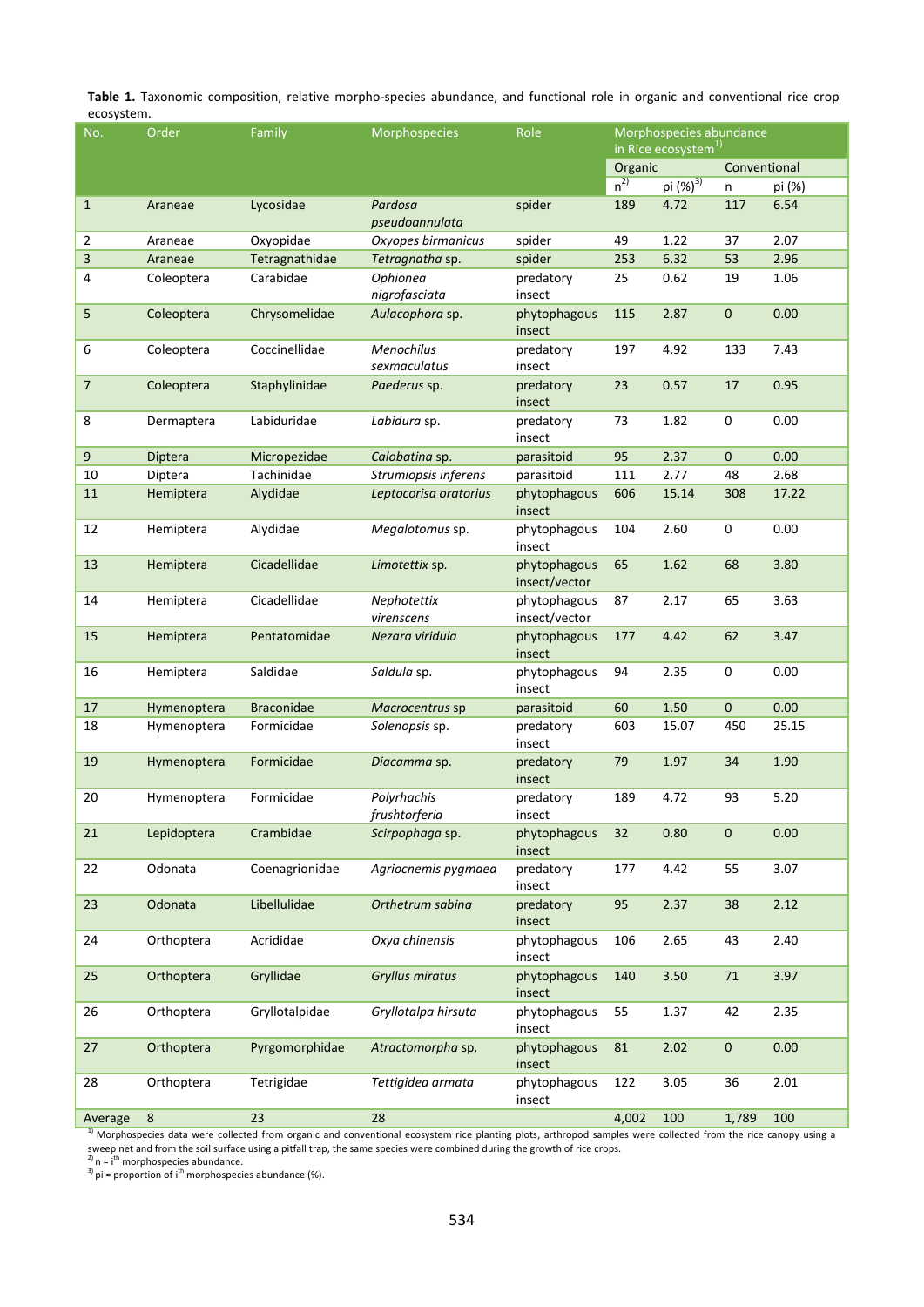

Figure 1. Bar chart of relative morpho-species abundance in each order in (a) organic rice ecosystem and (b) conventional rice ecosystem in Oloboju, Indonesia (organic N = 4,002, conventional N = 1,789).

**Table 2.** Shannon diversity (H'), Margalef richness (DMg), Simpson dominance (C), and evenness (E) indices during the rice crop growth in organic and conventional rice ecosystems.

| Plant   | H'             |       | <b>DMg</b> |              | $\mathsf{C}$ |      | E.       |              |
|---------|----------------|-------|------------|--------------|--------------|------|----------|--------------|
| Ages    | O <sup>1</sup> | $C^2$ | $\Omega$   | $\mathsf{C}$ | $\Omega$     | C    | $\Omega$ | $\mathsf{C}$ |
| 21      | 2.66           | 2.25  | 4.57       | 3.13         | 0.11         | 0.14 | 0.80     | 0.85         |
| 28      | 2.32           | 1.63  | 4.21       | 2.64         | 0.22         | 0.37 | 0.70     | 0.62         |
| 35      | 2.71           | 2.02  | 4.33       | 3.31         | 0.10         | 0.25 | 0.83     | 0.70         |
| 42      | 2.90           | 2.13  | 4.24       | 2.67         | 0.07         | 0.19 | 0.89     | 0.79         |
| 49      | 2.89           | 2.06  | 4.48       | 2.84         | 0.07         | 0.21 | 0.87     | 0.74         |
| 56      | 2.97           | 2.62  | 4.48       | 3.80         | 0.05         | 0.10 | 0.89     | 0.88         |
| 63      | 2.61           | 2.54  | 4.16       | 3.51         | 0.06         | 0.11 | 0.80     | 0.86         |
| 70      | 2.59           | 2.58  | 4.50       | 3.51         | 0.03         | 0.11 | 0.78     | 0.88         |
| 77      | 2.39           | 2.10  | 4.57       | 3.30         | 0.03         | 0.23 | 0.72     | 0.73         |
| 84      | 2.03           | 2.12  | 4.47       | 3.28         | 0.03         | 0.21 | 0.62     | 0.75         |
| 91      | 2.02           | 2.14  | 4.32       | 3.24         | 0.03         | 0.19 | 0.63     | 0.77         |
| 98      | 2.10           | 2.24  | 4.67       | 3.19         | 0.03         | 0.15 | 0.65     | 0.83         |
| 105     | 1.76           | 1.80  | 3.31       | 2.51         | 0.04         | 0.24 | 0.64     | 0.75         |
| Average | 2.71           | 2.56  | 3.26       | 2.54         | 0.05         | 0.12 | 0.81     | 0.85         |

 $10$  = in the organic rice ecosystem.

 ${}^{2}C$  = in the conventional rice ecosystem.



Organic Conventional

**Figure 2.** Bar chart of functional role group composition of arthropods in organic and conventional rice ecosystem in Oloboju, Indonesia.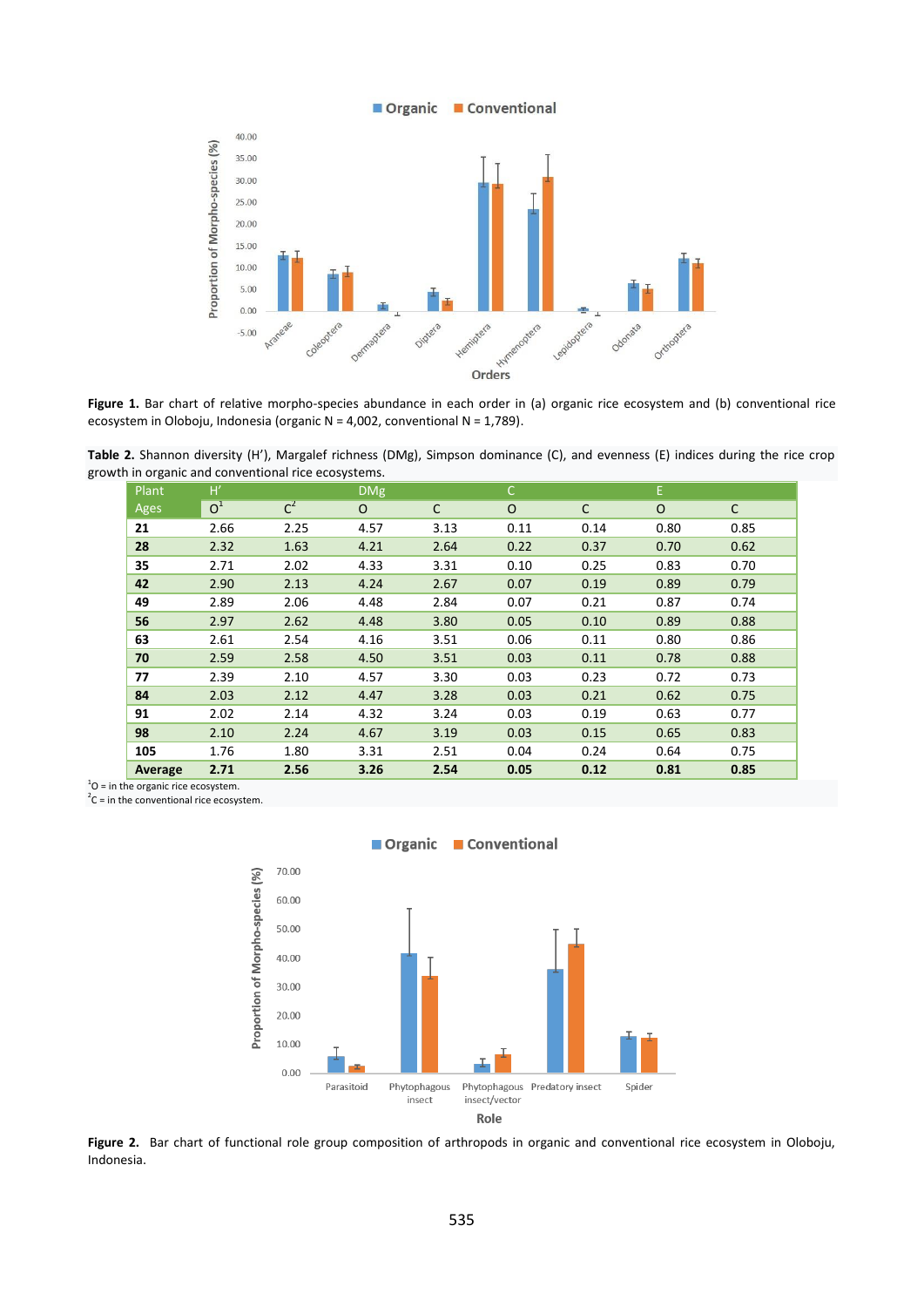According to Altieri and Nicholls (2004), the value of biodiversity was affected by the diversity of vegetation around the ecosystem, types of cultivated plants, land management activities, isolation from natural vegetation, nutrient-cycling systems, changes in microclimate, and detoxification of chemical compounds.

#### **Materials and Methods**

#### *Study Site*

The research was done in Oloboju Village, Sigi Regency, Central Sulawesi, Indonesia, located at an altitude of 120 m above sea level. Soil was inceptisol type, and the climate was characterized by air temperature around 34.3 °C, annual average air humidity of 72.5%, and an annual average rainfall of 41.10 mm. Sampling was done on organic rice ecosystems and conventional rice ecosystems. Identification of arthropod samples was done at the Laboratory of Science of Pest and Plant Diseases, Faculty of Agriculture, Tadulako University. The research was done for 5 months, from March to July 2018.

#### *Rice field and soil preparation*

This research began with the preparation of an organic rice ecosystem area of 5,000  $m^2$  and a conventional rice ecosystem area of 5000  $m^2$ . Seeds that germinated were planted using the table method (direct seeding) in an array on the cultivated land in muddy conditions (not flooded).

Maintenance included stitching, and fertilizing, as well as controlling weeds, pests and diseases. In the organic rice ecosystem, activities were done using non-chemical materials, organic fertilizer at a dose of 2 tons/ha, and biopesticide *Beauveria bassiana* with a concentration of 5 g/l water. In conventional rice ecosystems, farmers follow the habit of using synthetic chemicals materials in the form of granular NPK fertilizer at a dose of 300 kg/ha, herbicides with an active ingredient of Triasulforan 75 WP with a concentration of 1.5 g/l, and chemical insecticides with an active ingredient of Metomil 40 WP with a concentration of 3 g/l.

#### *Observation and exploration*

Sampling was done by means of observation and exploration in organic and conventional rice field ecosystems. The observation variable was the number of individual arthropods caught in each treatment. Sampling was done once every week up to 13 times, starting at the age of 21 days after planting (HST). Sampling was done by capturing individual arthropods using sweep net, pitfall trap, yellow pan trap, and by hand. The sweep net method was done by swinging the net 10 times in double swings on each rice plot. The pitfall trap method was done by installing plastic cups below the ground surface (the rim is parallel to the ground surface), placed on each rice field bund with 12 traps in each ecosystem. The distance between traps was 8 m. The cups were filled with a soap solution with a concentration of 10% to accelerate the death of the caught arthropods individual. Trap installation was for 24 hours for each observation.

The caught arthropods were put into a collection bottle, and 70% alcohol was added. Samples were then taken to the laboratory to be identified based on the morphological characteristics observed under an XP 1080 B binocular microscope. As a reference, identification key books were used (Borror et al., 1992; Subiyanto et al. 1991), as well as BugGuide.net (BugGuide, 2021).

#### *Data analysis*

Arthropod catch result data were analyzed by calculating the taxonomic composition and relative morpho-species abundance, order composition. Relative morpho-species abundance based on functional roles, Shannon diversity index (H'), Margalef species richness index (Dmg), Simpson dominance index (C), and evenness index (E).

The diversity of arthropod species in the rice plantation ecosystem was calculated using the Shannon diversity index equation (H') (Magurran, 2004) with the formula:

$$
H' = -\sum_{i=1}^{s} (pi)(\ln \pi i)
$$

 $i=1$ <br>Where H' is the Shannon diversity index, pi is the number of individuals of a species/total number of all species (∑ni/N), ni is the number of individuals of the  $i<sup>th</sup>$  species, and N is the total number of individuals. The categories of diversity index values (H', Oliveira et al., 2016) are: H' < 1.5: low diversity, H' = 1.5–3.5: medium diversity, and H' > 3.5: high diversity.

The Margalef richness index (DMg) (Clifford and Stephenson, 1975, referred to Magurran, 2004) uses the formula:

DMg =  $\frac{S}{l}$  $Ln(N)$ 

where DMg (R) is the Margalef richness index, S is the number of species, and N is the total number of individuals. The richness index value categories are:  $DMg < 3.5$  = low richness,  $3.5 <$  DMg  $<$  5 = medium richness, and DMg  $>$  5 = high richness (Magurran, 1998).

The Simpson dominance index (Odum, 1993) uses the formula:

$$
\mathcal{C}=\sum pi^2
$$

The categories of Simpson dominance index value (C, 1949 in Odum, 1993) are:  $0 < C \le 0.5$  = low dominance,  $0.5 < C \le$  $0.75$  = moderate dominance, and  $0.75 < C \le 1.00$  = high dominance.

The evenness index (Magurran, 2004) uses the formula:

$$
E = \frac{H'}{\ln(s)}
$$

Where E is the evenness index, H' is Shannon's diversity index, and S is the number of species found. The evenness index (E) value categories (Pielou, 1977) are:  $0.00-0.25 =$ uneven, 0.26–0.50 = less even, 0.51–0.75 = fairly even, 0.76– 0.95 = almost even, and 0.96–1.00 = even.

#### **Conclusion**

The organic rice ecosystem had Shannon diversity and Margalef species richness indices higher than in the conventional ecosystem. On the other hand, the organic rice ecosystem had a Simpson dominance and evenness indices lower than in the conventional rice ecosystem ( $C = 0.12$  and  $E = 0.85$ ). The organic ecosystem had a community structure of an arthropod of 9 orders, 24 families, and 28 morphospecies with an abundance of 4,002 individuals, while the conventional ecosystem had a community structure of an arthropod of 7 orders, 17 families, and 20 species, with an abundance of 1,789 individuals. The practice of rice cultivation in conventional ecosystems could reduce the taxonomic composition and relative morpho-species abundance such that it could affect the diversity of arthropods and community structure in the rice plantation ecosystem. Organic rice cultivation had a more stable ecosystem diversity index which could suppress the level of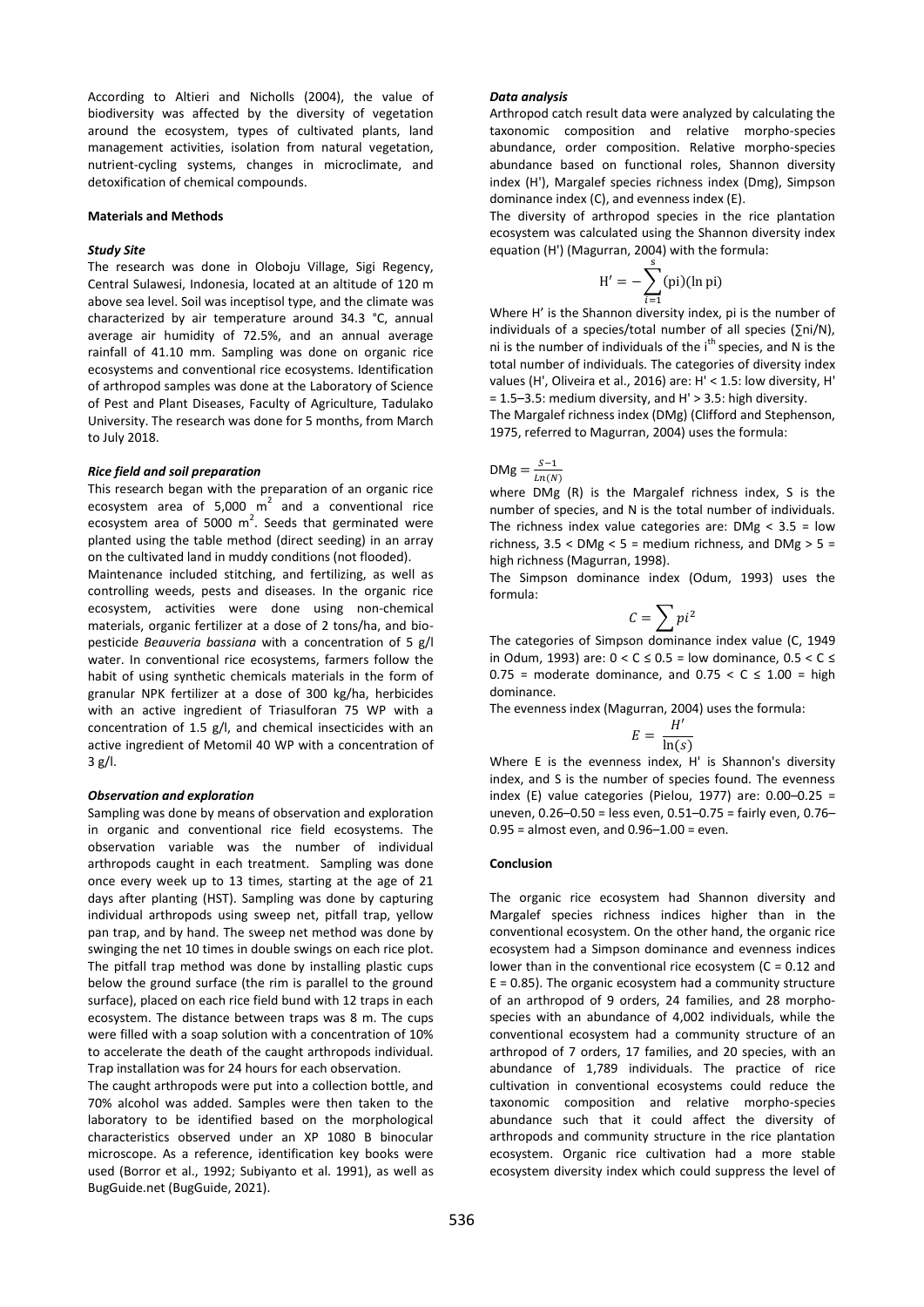morpho-species dominance and could prevent the explosion of plant pest populations.

## **References**

- Abdullah T, Daud ID, Kartini K (2020) Testing of various species of ants (*Solenopsis* sp, *Oecophylla* sp., *Dolichoderus* sp.) against fake white pests (*Cnaphalocrocis medinalis*) in rice plant (Uji pemangsaan berbagai spesies semut (*Solenopsis* sp., *Oecophylla* sp., *Dolichoderus* sp.) terhadap hama putih palsu (*Cnaphalocrocis medinalis*) pada tanaman padi). J Biologi Makassar. 5: 176–185.
- Afifah L, Sugiono D (2020) The diversity of insect in paddy field in Karawang, West Java with different pest management techniques (Keanekaragaman serangga pada pertanaman padi lahan persawahan di Karawang, Jawa Barat dengan teknik pengelolaan hama yang berbeda). J Ilmu Pertanian Indonesia (JIPI). 25: 299–306.
- Altieri MA (1999) Applying agroecology to enhance the productivity of peasant farming systems in Latin America. Environment Develop and Sustainability. 1: 197-217.
- Altieri MA, Nicholls CI (2004) Biodiversity and Pest Management in Agroecosystem. 2nd ed. ed. Food Product Press., New York.
- Arfan A, Anshary A, Basri Z, Toana H (2018) Effect of chemical insecticides on the arthropod diversity in the agroecosystem of red onion crops. Asian J Crop Sci. 10: 107–114.
- BBPadi (2018) Laporan tahunan BBPadi tahun 2018. Balai Besar Penelitian Padi, Indonesia.
- Bellamy AS, Svensson O, van den Brink PJ, Gunnarsson J, Tedengren M (2018) Insect community composition and functional roles along a tropical agricultural production gradient. Environ Sci Pollut Res. 25: 13426–13438.
- Borror DJ, Johnson NF, Triplehorn CA (1992) Introduction to the study of insects (Pengenalan pelajaran serangga), 6th ed. Translated by Soetiyono. Gadjah Mada University Press, Yogyakarta.
- BugGuide (2021). Identification, images, & information for insects, spiders, & their kin for the United Stated & Canada. https://bugguide.net/, USA.
- Effendy E, Hety U, Herlinda S, Irsan C, Thalib R (2013) Similarity analysis of predatory arthropods inhabiting the surface area of swampy rice field and its surrounding (Analisis kemiripan komunitas artropoda predator hama padi penghuni permukaan tanah sawah rawa lebak dengan lahan pinggir di sekitarnya). Indonesian Journal of Entomology. 10: 60–69.
- Hasriyanty, Rizali A, Buchori D (2015) Ant diversity and its occurrence in Palu Urban Area, Central Sulawesi (Keanekaragaman Semut dan pola keberadaannya pada Daerah Urban di Palu, Sulawesi Tengah). Indonesian Journal of Entomology. 12: 39–47.
- Heong KL, Aquino GB, Barrion AT (1991) Arthropod community structures of rice ecosystems in the Philippines. Bull Entomol Res. 81: 407–416.
- Istikoma D (2014) Identification of insect families and their dominance in drought tolerant sugarcane at PG Djatiroto (Identifikasi famili serangga dan dominansinya pada tanaman tebu toleran kekeringan di PG Djatiroto). [Skripsi]. Jember University, Jember.
- Jauharlina J, Hasnah H, Taufik MI (2019) Diversity and community structure of arthropods on rice ecosystem. Agrivita. 41: 316-324.
- Kartohardjono A, Kertosaputro D, Suryana T (2009) Potential rice pests and their control (Hama padi potensial dan pengendaliannya). Balai Besar Penelitian Padi, Indonesia.
- Kustiari T (2016) The level of application of organic rice cultivation technology in Lombok Kulon Village, Wonosari District, Bondowoso Regency (Tingkat penerapan teknologi budidaya padi organik di desa Lombok Kulon Kecamatan Wonosari Kabupaten Bondowoso). In: National seminar proceedings. Presented at the rebranding competitive advantage based on local wisdom, FEB UNEJ, Jember, pp. 612–621.
- Magurran AE (1998) Ecological diversity and its measurement. Princeton University Press, New Jersey.
- Magurran AE (2004) Measuring biological diversity. Blackwell Publishing Company, USA.
- Mayrowani H (2012) The development of organic agriculture in Indonesia (Pengembangan pertanian organik di Indonesia). Pusat Sosial Ekonomi dan Kebijakan Pertanian. Forum Penelitian Agro Ekonomi. 30: 91–108.
- Meidalima D, Kawaty RR, Gunawan EB (2018) Diversity of arthropod predator in swamp rice fields in South Sumatera. J. HPT Tropika. 18: 112-118*.*
- Meilin A, Nasamsir (2016) Insects and their role in agriculture and life (Serangga dan peranannya dalam bidang pertanian dan kehidupan). Jurnal Media Pertanian  $1: 18-28.$
- Odum EP (1993) Fundamentals of ecology (Dasar-dasar ekologi). Translated by T. Samingan, 3th ed. Gadjah Mada University Press, Yogyakarta.
- Oliveira N, Susila IW, Supartha IW (2016) Diversity of fruit fly types and the level of parasitization of parasitoids associated with fruit plants in Lautem District, Timor Leste (Keragaman jenis lalat buah dan tingkat parasitisasi parasitoid yang berasosiasi dengan tanaman buah-buahan di Distrik Lautem, Timor Leste). E-Jurnal Agroekoteknologi Tropika. 5: 93–102.
- Pielou EC (1977) Mathematical ecology. John Wiley & Sons, New York-London-Sydney-Toronto.
- Rego C, Boieiro M, Rigal F, Ribeiro SP, Cardoso P, Borges PAV (2019) Taxonomic and functional diversity of insect herbivore assemblages associated with the canopydominant trees of the Azorean native forest. PLoS ONE. 14: e0219493.
- Rhodiyah AF, Darsono, Riwidiharso E (2020) Diversity of ants (Hymenoptera: Formicidae) in the Bantarbolang Pemalang Nature Reserve, Central Java (Keanekaragaman semut (Hymenoptera: Formicidae) di Kawasan Cagar Alam Bantarbolang Pemalang Jawa Tengah). Jurnal Ilmiah Biologi Unsoed. 2: 98-104.
- Subiyanto. Sulthoni A, Siwi SS, 1991. Key to insect determination (Kunci determinasi serangga). National integrated pest management training and development program. Editor, Christina Lilies S.; translated by Subyanto, Achmad Sulthoni; repaired by Sri Suharni Siwi. Kanisius, Yogyakarta.
- Sugimoto A, Nugaliyadde L (1995) Relation between population density of the rice bug, *Leptocorisa oratorius* (Fabricius) (Heteroptera: Alydidae) and damage of rice in grains. JIRCAS Journal. 2: 59–64.
- Sumarmiyati S, Handayani F, Sundari S (2019) Insect diversity in rice field crops in Kutai Kartanegara District, East Kalimantan (Keragaman serangga pada pertanaman padi sawah di Kabupaten Kutai Kartanegara, Kalimantan Timur). In: Proceedings of the Seminar on the Indonesian. In: Pros